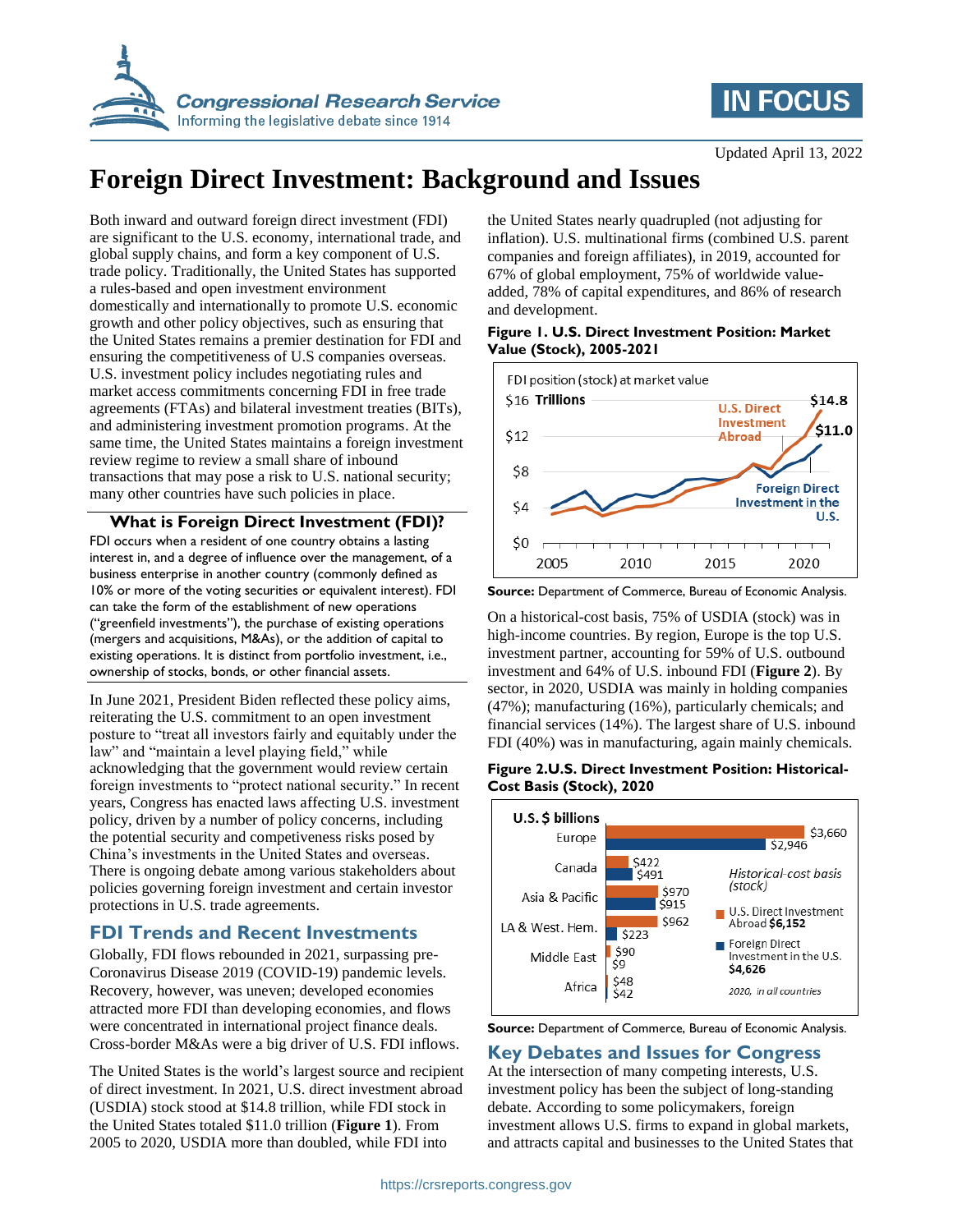support jobs. Others also assert that FDI can advance U.S. foreign policy and other strategic objectives. At the same time, there are policymakers who argue that U.S. outbound investment may offshore U.S. production and jobs. Some also contend that certain outbound investment and related technology transfer may not be market-driven and may undermine U.S. competiveness. There are also concerns that Chinese investment challenges U.S. economic and national security interests. Congress could examine several aspects of U.S. FDI policy, including the effects of FDI on the U.S. economy, firms, workers, and U.S. supply chains; further reforms to foreign investment reviews and whether to require greater transparency and oversight of U.S outbound investment; U.S. investment policy objectives and commitments in FTAs and BITs, and new initiatives; trading partner FDI policies and trade barriers; and the effectiveness of investment promotion programs.

**Foreign Investment and Outsourcing.** Some observers are concerned that U.S. investment abroad contributes to slow growth in jobs and wages in the United States as firms are seen as outsourcing jobs, particularly in manufacturing, to lower wage countries. There are examples of U.S. firms closing a U.S. plant and opening one abroad, but there are no official sources that track such activities. Most USDIA, however, is in developed economies that are similar to the United States, and most production by foreign affiliates is consumed where it is produced and is part of a strategy to access markets abroad. Foreign affiliates on average sell most of their output in the country in which they are located or to neighboring countries; about 10% of foreign affiliate sales is to their U.S. parent companies. Economists generally attribute the decline of manufacturing jobs to broader factors, including economic recessions and improvements in productivity (e.g., technology) that have allowed the sector to produce more with fewer workers.

**Foreign Investment and National Security.** There is growing concern among some that certain foreign investments by firms that are directed, controlled, or funded by a foreign government, may raise national security concerns. Such risks are reviewed by the Committee on Foreign Investment in the United States (CFIUS), an interagency committee that serves the President, who has authority to block or suspend transactions that threaten to impair U.S. national security. In 2018, Congress updated laws governing CFIUS reviews with the Foreign Investment Risk Review Modernization Act (FIRRMA, P.L. 115-232), as well as export controls. See CRS In Focus IF10177.

Some policymakers argue that the rise of Chinese statedirected investments requires a more proactive and strategic approach that considers foreign investments in aggregate terms, instead of on a case-by-case basis. FIRRMA expanded CFIUS's jurisdiction to review transactions, including non-controlling investments and acquisitions that involve critical technologies, critical infrastructure, and sensitive personal data, and some real estate transactions. Some are concerned that even with recent reforms certain transactions, particularly in greenfield, emerging technologies, and private equity, may evade or fall outside current U.S. authorities and review. Revisiting past debates, some pending bills would create a new committee to review certain U.S. outbound investment involving "national critical capabilities" in "countries of concern."

**U.S. International Investment Agreements.** As World Trade Organization (WTO) agreements address investment in a limited manner, BITs and FTAs provide the primary tools for establishing investment rules globally. The United States is party to BITs or FTAs with investment chapters with over 50 countries. These agreements aim to reduce FDI restrictions and ensure nondiscriminatory treatment of investors and investment, subject to national security and other exceptions, balancing other policy interests—typically enforced through binding arbitration under investor-state dispute settlement (ISDS). BITs require two-thirds Senate approval; FTAs require approval by both Chambers to enter into force. The U.S.-Mexico-Canada Agreement (USMCA) contains the most recent set of U.S. investor protections. It varies in key respects from other U.S. FTAs, notably limiting recourse to ISDS. See CRS In Focus IF10052.

Congress set U.S. investment policy negotiating objectives most recently in the 2015 Trade Promotion Authority (TPA) (P.L. 114-26), which expired in July 2021. Congress may seek to set new objectives as part of potential consideration of TPA renewal, or separately. It also may consider investor protections in potential future FTA or BIT talks, as well as examine the possible need for multilateral investment rules, such as in the WTO. Additionally, Congress may monitor investment components of new U.S. initiatives, such as the U.S.-EU Trade and Technology Council (TTC), which aims to promote cooperation on investment screening, and the proposed Indo-Pacific Economic Framework (IPEF), which aims to promote infrastructure and clean energy investment.

**Investment Promotion Programs.** The U.S. government maintains programs both to facilitate U.S. outbound and inbound FDI. The U.S. International Development Finance Corporation (DFC) aims to promote private investment in less-developed countries. DFC's establishment in the BUILD Act of 2018 (P.L. 115-254) was part of the U.S. policy response to China's "One Belt, One Road" initiative. DFC provides financing, political risk insurance, equity, and technical assistance for investment projects. In contrast, SelectUSA, a Department of Commerce program established by a 2011 executive order, aims to coordinate federal efforts to attract and retain foreign investment, on top of state-level efforts. It provides information on investment, and aims to help resolve issues involving federal programs and activities and to advocate for FDI.

Congress may examine DFC's effectiveness in supporting U.S. commercial and policy interests to expand overseas and compete with China. It also may examine whether potential codification of SelectUSA would affirm U.S. interest in competing for FDI or raise overlap concerns due to existing sub-federal investment attraction programs. Other issues include DFC and SelectUSA's roles in facilitating FDI to support critical U.S. supply chains.

**Shayerah I. Akhtar**, Specialist in International Trade and Finance

**Cathleen D. Cimino-Isaacs**, Specialist in International Trade and Finance